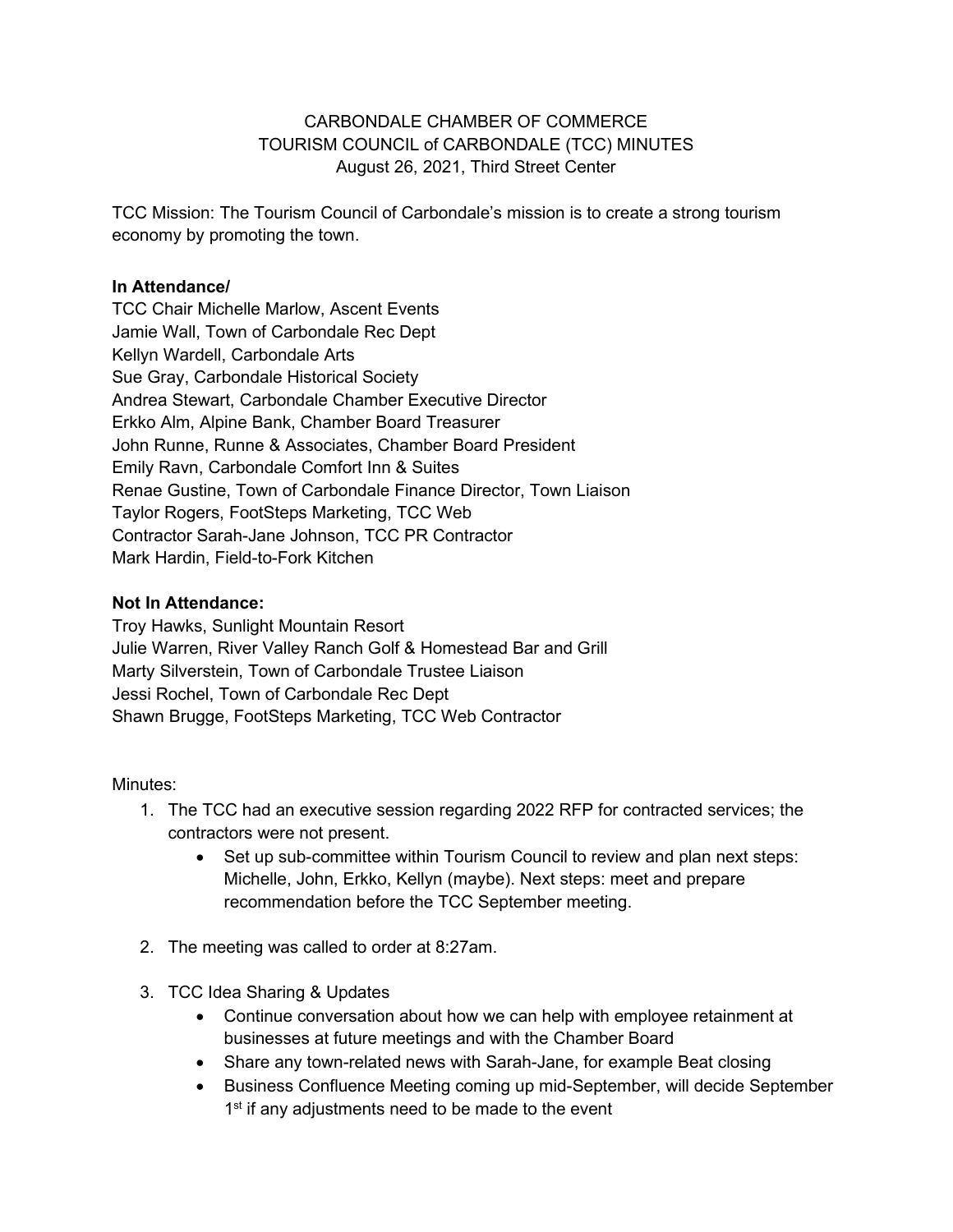- Spring Creek Ranch concert August 28 with Ned Ledoux
- One Town One Table: less tables but more sponsorship. More diversity in future years by chatting directly with Latinx businesses.
- Carbondale Arts doing Convergent Circus event September 22 25
- Carbondale Historical Society Updates: Dinkle Museum open but visitation is slow. RVR History Trail signs will go up in September. Potato Day coming up.
- 4. Industry Updates and Trends
	- Glenwood Caverns is hosting a Mud Bust event to thank CDOT for their efforts this summer
	- Review shared documents
- 5. Approve Meeting Minutes

The meeting minutes from the July 22 meeting were presented for approval. John motioned to approve the meeting minutes, and Kellyn seconded the motion; the motion was approved.

6. Financial Review

Tourism Council of Carbondale *Treasurer's Report – Executive Summary* Period Ending July 31, 2021, Cash Basis

# *Lodging Tax Report – Town of Carbondale*

- Lodging Tax for June 2021 is \$16,996: a 71% increase from June 2020 and the highest amount we have ever had for one month.
- 2021 Year to Date is \$65,842
- July 2021 Lodging Tax is \$21,302.63– 48% over 2020, 43% over 2019

# *YTD P&L Actuals July 31, 2021 (Blue Column)*

- Lodging Tax Income: \$65,938 actual vs YTD Budget \$40,697
- Total Income: \$66,311 actual vs YTD Budget \$41,209
- Net Ordinary Income: \$21,307 actual vs YTD Budget -\$27,127
- Net Income including Other Income: \$21,307
- Net Available Operating Funds as of 7/31/2021: \$84,689

# *Balance Sheet as of July 31, 2021 (Blue Column)*

- The Operating Account balance is \$106,262 compared to \$44,568 at 7/31/2020
- Money Market account balance (Opp. & Reserve Funds combined) is \$73,333
- Reserve Fund Equity account is \$67,979 (interest earnings now included in Equity account); Opportunity Fund Equity account is now at \$5,350

# *2021 Budget*

• As in years past, our budget figures are based on the previous year's budget figures, take into account any potential increases or decreases that we may see on specific line items.